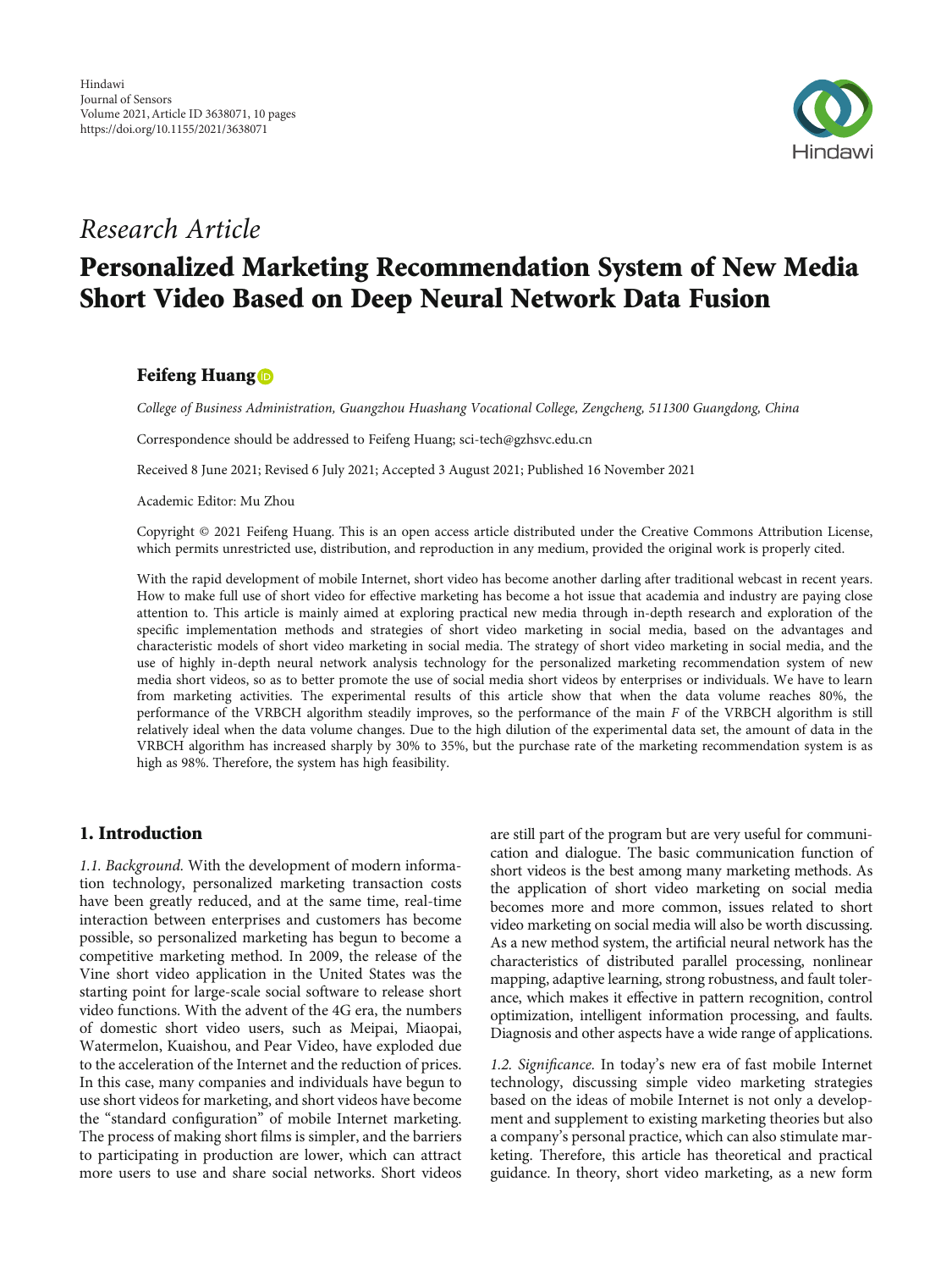of marketing that emerged this year with the development of the mobile Internet, has attracted a lot of attention in academia, but researchers have seen short video marketing and short videos on social media. The internal research on marketing has just begun, and a systematic theoretical system has not yet been formed. Basically, related research is still in its infancy. Data fusion plays an indispensable role in the deep neural network data fusion new media short video personalized marketing recommendation system Therefore, as an exploratory research, this article will enhance the existing theory to a certain extent. From a practical point of view, the advent of the mobile Internet era will affect the traditional business marketing model of enterprises. Challenges were raised. Short film marketing is a new method of mobile Internet marketing, but it is a necessary step in the formation of corporate and personal marketing strategies. Therefore, more and more marketers have begun to carry out short film marketing activities on social media, and the theory of short film marketing research is necessary. A neural network is a highly complex nonlinear dynamic system composed of a large number of processing units with very simple structures and functions, that is, neurons are widely interconnected [\[1\]](#page-9-0). Based on the theory of an artificial neural network and using a single hidden layer neural network structure algorithm, a neural network model for marketing mix decision-making is established.

1.3. Related Work. In the era of new media, with the rapid development of the Internet, mobile phones have replaced PCs (personal computers) as the main tool for obtaining information. Xu et al.'s research found that short videos are unique in social networks, and their advantage is that the information release mode is concise and clear. And put forward the advantages of college students using new media to develop short video marketing [[2](#page-9-0)]. However, because the experimental environment is not closed, there is a certain deviation in the experimental results. The field of marketing research is very important for the sale of goods. Soria Morillo et al. applied a new method to the field of marketing research. He recognized how the brain activity responds to the visualization of short video ads using discrete classification technology. Through low-cost electroencephalography equipment (EEG), the activation level of some brain regions was studied, and advertisements were displayed to users. You may want to know which is the use of neuroscience knowledge in marketing or can provide neuroscience to the marketing department, or why this method can improve accuracy and end-user acceptance compared to other works. Soria Morillo et al. used discretization technology on the EEG frequency band of the generated data set. C4.5, ANN, and a new recognition system based on discretization algorithm Ameva are applied to obtain the score of each TV ad by the topic. The proposed technique allows an accuracy of more than 75% to be achieved, that is, an excellent result considering the type of EEG sensor used in this work [[3\]](#page-9-0). Although it was in line with expectations in most directions, it did not mention EEG factors due to external environmental factors. In some parts of the forecast, there are errors. In order to study the intrinsic link between the perceived value of mobile short videos and customers' purchase intentions, Xu et al. explored the potential key variables

between the two. And based on the mediating role of user participation and attitudes, it is an early attempt to propose a conceptual framework to understand the impact of perceived value on Chinese consumers' purchasing intentions. This research uses a quantitative design to collect data from 622 users of China mobile's short video social application who have experience in mobile short video-related social applications through the snowball sampling method by developing an online questionnaire. In addition, in this study, user participation behavior has a positive impact on consumer attitudes [\[2](#page-9-0)]. Although the research perspective is forward-looking, there are still many unachievable parts of the technology.

1.4. Innovation. The innovations of this paper are as follows: (1) In order to solve the problem of the low proportion of users watching short video lists after sorting, considering that the convolutional neural network has the function of extracting local features, it can extract key information from sentences, such as N-gram. This feature can also be used. It is transplanted to the feature extraction of the text information of the video. (2) Although the traditional proposition theory focuses on the innovation of the algorithm level of the proposition, this paper not only focuses on the innovation of the algorithm level but also explores the architecture design of the proposition platform and proposes an early stage of the platform, proposed corresponding solutions.

## 2. Short Video Personalized Marketing Recommendation Algorithm-Related Technologies

2.1. User-Based Collaborative Filtering Algorithm. Through the user's preference for items, the user's neighbors in preference are calculated, and then, the user's preferences can be inferred and recommended according to the preferences of the neighbors [\[4, 5](#page-9-0)]. The flow of the user-based collaborative filtering algorithm is shown in Figure [1](#page-2-0).

Specifically, the algorithm includes three main steps [[6](#page-9-0)]: (1) create a user object evaluation form, (2) calculate the user proximity set, and (3) create related statements. The application is as follows:

- (1) Create user data evaluation table: form users and *n* projects, obtain user setting functions based on the historical information of existing users and objects, and create an *m* ∗ *n* evaluation board [\[7](#page-9-0)]
- (2) Calculate the user proximity set: based on the project-based user scoreboard, calculate the similarity between the target user and other users and use it as the basis for suggesting related projects [[8](#page-9-0)]. The methods of calculating similarity mainly include cosine similarity, Pearson similarity, and Minkowski distance similarity [[9\]](#page-9-0)

The formula of cosine similarity is as follows:

$$
\cos(u, v) = \frac{\sum_{i=1}^{k} u * v}{\sqrt{\sum_{i=1}^{k} v^{2} * \sqrt{\sum_{i=1}^{k} u^{2}}}}.
$$
 (1)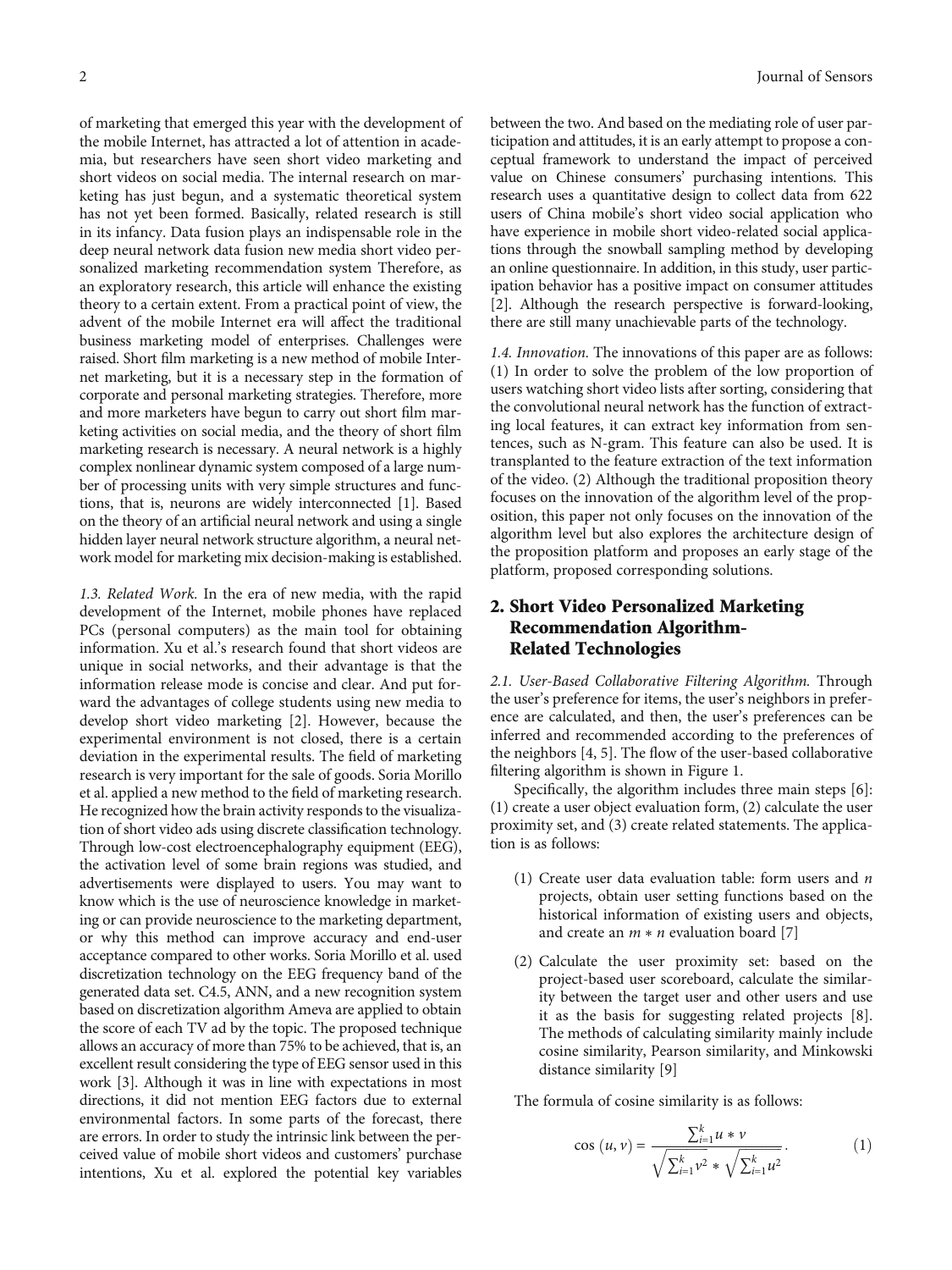<span id="page-2-0"></span>

Figure 1: User-based collaborative filtering algorithm.

Pearson measures relevance on the basis of users' common ratings, and its specific formula is as follows:

Pearson
$$
(u, v)
$$
 = 
$$
\frac{\sum_{i=1}^{k} (u_i - \bar{u})(v_i - \bar{v})}{\sqrt{\sum_{i=1}^{k} (u_i - \bar{u})^2} * \sqrt{\sum_{i=1}^{k} (v_i - \bar{v})^2}}.
$$
 (2)

Minkowski distance is a common Euclidean distance. The formula for norm distance when  $p = 2$  is as follows:

$$
dist(u, v) = \left(\sum_{i=0}^{k} |u_i - v_i|^p\right)^{1/p}.
$$
 (3)

(3) Generate related recommendations: after calculating users who are similar to the target user, recommend items that similar users like and that the target user does not find to the target user, so as to generate a list of related recommendations [\[10, 11](#page-9-0)]

2.2. Item-Based Collaborative Filtering Algorithm. An itembased collaborative filtering algorithm does not use the content attributes of items to calculate the similarity between items but uses user behavior data to calculate the similarity between items [[12](#page-9-0), [13\]](#page-9-0). It is proposed that there is a greater similarity between item A and item B, because most users who like item A also like item B [[14](#page-9-0), [15](#page-9-0)]. Figure 2 is an item-based specific collaborative filtering suggestion process.

In terms of specific steps, the ItemCF process is also mainly divided into three steps: first, establish a user-item scoring matrix; then, use the scoring matrix to calculate the set of user neighboring items; finally, generate related recommendations and similarity of items based on the results.

The general algorithm for calculating the similarity of items is as follows:

$$
W_{uv} = \frac{|N(u) \cap N(v)|}{\sqrt{|N(u)| \cap |N(v)|}}.
$$
 (4)



Figure 2: Collaborative filtering based on items.

In these videos,  $N(u)$  and  $N(v)$  are the collections of videos liked by user *u* and user *v*, respectively [\[16\]](#page-9-0). ItemCF is more suitable for recommendation scenarios where user interests are relatively stable, such as book purchase websites. But for the recommendation scenarios where new things often appear and items are updated and iterated quickly, such as news recommendation, it is not suitable for item-based collaborative filtering [\[17\]](#page-9-0).

2.3. Recommendation Algorithm Based on Implicit Semantic *Model.* Suppose there is already a rating matrix  $R_{mn}$ , which contains the ratings of *n* items by user *m* [[18](#page-9-0)]. The scoring matrix should be large and sparse, because it is impossible for every user to evaluate all the data.  $r_{u,i}$  represent the user evaluation *u* of object *i*. The matrix decomposition method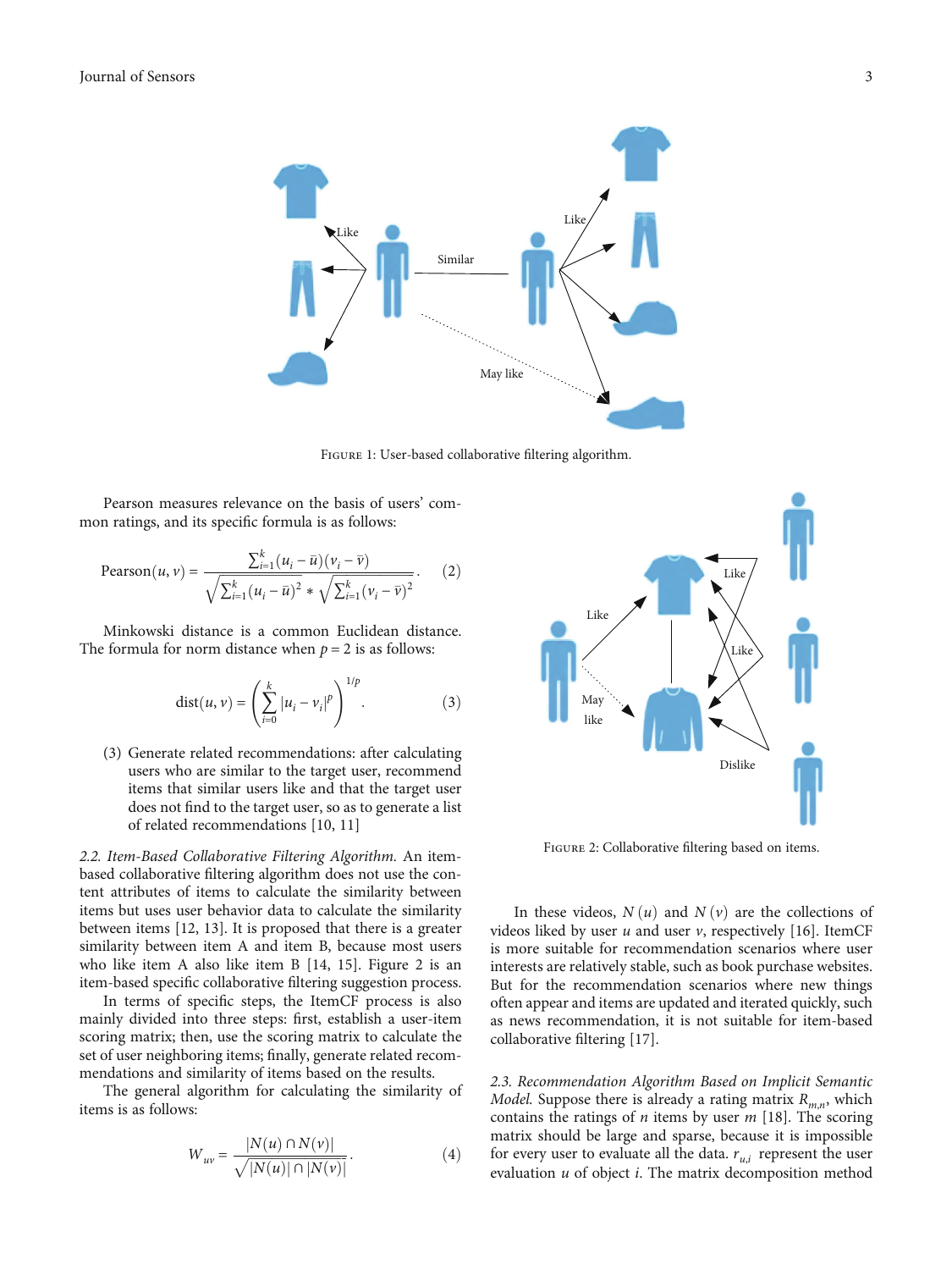allows matrix  $R_{m,n}$  to be decomposed into matrix  $P$  and matrix *Q*, as shown in the following:

$$
R_{m,n} = P_{m,F} * Q_{F,n}.\tag{5}
$$

Among them, *F* is the number of hidden factors, each row in matrix *P* represents the preference of each user for different hidden factors, and each column in matrix *Q* represents the possibility of assigning each element to different hidden factors [\[19, 20\]](#page-9-0). For each rating item, the corresponding predicted value can be decomposed from the matrix to obtain

$$
\widehat{r}_{u,i} = \sum_{f=1}^{F} P_{uf} \cdot Q_{fi}.
$$
\n(6)

The goal of prediction is to make the predicted score as close to the real score as possible, so the objective function of the solution is as follows.

The purpose of prediction is to make the prediction as close to the actual as possible, so the objective function of the solution is

min : Loss = 
$$
\sum_{r_{u,j} \neq 0} (\hat{r}_{u,i} - r_{u,i})^2
$$
. (7)

At the same time, in order to prevent overfitting, a regular term is added:

min : Loss = 
$$
\sum_{r_{u,j}\neq 0}
$$
  $(\hat{r}_{u,i} - r_{u,i})^2 + \gamma \left(\sum P_{u,f}^2 + \sum Q_{fi}^2\right) = f(P, Q).$  (8)

Next, we need to solve the loss function. Gradient descent is usually used to solve this problem. The values of *P* and *Q* in iteration *t* + 1 are

$$
P^{(t+1)} = P^{(t0)} - \alpha \frac{\partial Loss}{\partial P^{(t)}}.
$$
 (9)

After obtaining *P* and *Q* using the gradient descent method, the final predicted item score is

$$
\hat{\tau}_{u,i} = P_u^T Q_m = \sum_{k=1}^k P_{uk} Q_{mk}.
$$
\n(10)

Compared with the two collaborative filtering algorithms introduced above, the principle of the recommendation algorithm based on the implicit semantic model is very good [[21](#page-9-0)]. By adjusting the objective function, the objective function can be continuously optimized through logic optimization techniques. Essentially, this is a machine learning problem, and collaborative neighborhood filtering is more like a statistical method that does not involve the learning process [[22](#page-9-0)].

2.4. Evaluation Indicators for Personalized Marketing Recommendations of Short Videos. For short video marketing

recommendation systems, corresponding indicators are also needed to evaluate the quality of these algorithms. The following introduces various indicators based on offline solutions and online suggestions.

#### (1) Offline evaluation index

Generally, there are two types of indicators that can be used to predict scores: baseline square error (RMSE) and mean absolute error (MAE) [\[23\]](#page-9-0).  $r_{u,i}$  shows the user *u*'s rating of item *i*, and the predicted value corresponding to its recommendation algorithm. The type of RMSE is

$$
\text{RMSE} = \frac{\sqrt{\sum_{u,i \in T} (\hat{r}_{u,i} - r_{u,i})^2}}{|T|}.
$$
 (11)

MAE uses the absolute value to predict the error, and its formula is

$$
\text{MAE} = \frac{\sum_{u,i \in T} \left| \widehat{r}_{u,i} - r_{u,i} \right|}{|T|},\tag{12}
$$

where *T* is the number of records rated by the user.

#### (2) Online evaluation indicators

The online prediction and evaluation indicators should be followed based on the actual proposed plan. For example, in a video recommendation system, a list of videos is recommended to users and click to watch user comments that they can only receive as a recommendation system [[24](#page-9-0), [25\]](#page-9-0). At present, consider entering the click-through rate as an online indicator. The calculation types are

$$
CTR = \frac{N_{\text{click}}}{N}.
$$
 (13)

Among them is the number of times the user clicked on the video, and *N* is the total number of video impressions.

For all the videos that are clicked or watched, the time the user watches is, which means the time the user *u* watches the video *i*, and the total time of each video *i* is

$$
\tau_{ui} = \frac{t_{ui}}{T_i}.\tag{14}
$$

The CTR indicator calculation formula at this time is

$$
CTR = \frac{\sum_{\tau_{ui} > \tau_0}^{k} N_i}{N}.
$$
\n(15)

#### 3. Model Building and Experimental Design

3.1. Data Acquisition and Preprocessing. Data fusion is the process of real-time and complete evaluation of the situation and threats and their importance. Add it to better understand the article. The data of this experiment comes from the video data in a short video app. It is taken from the user video click,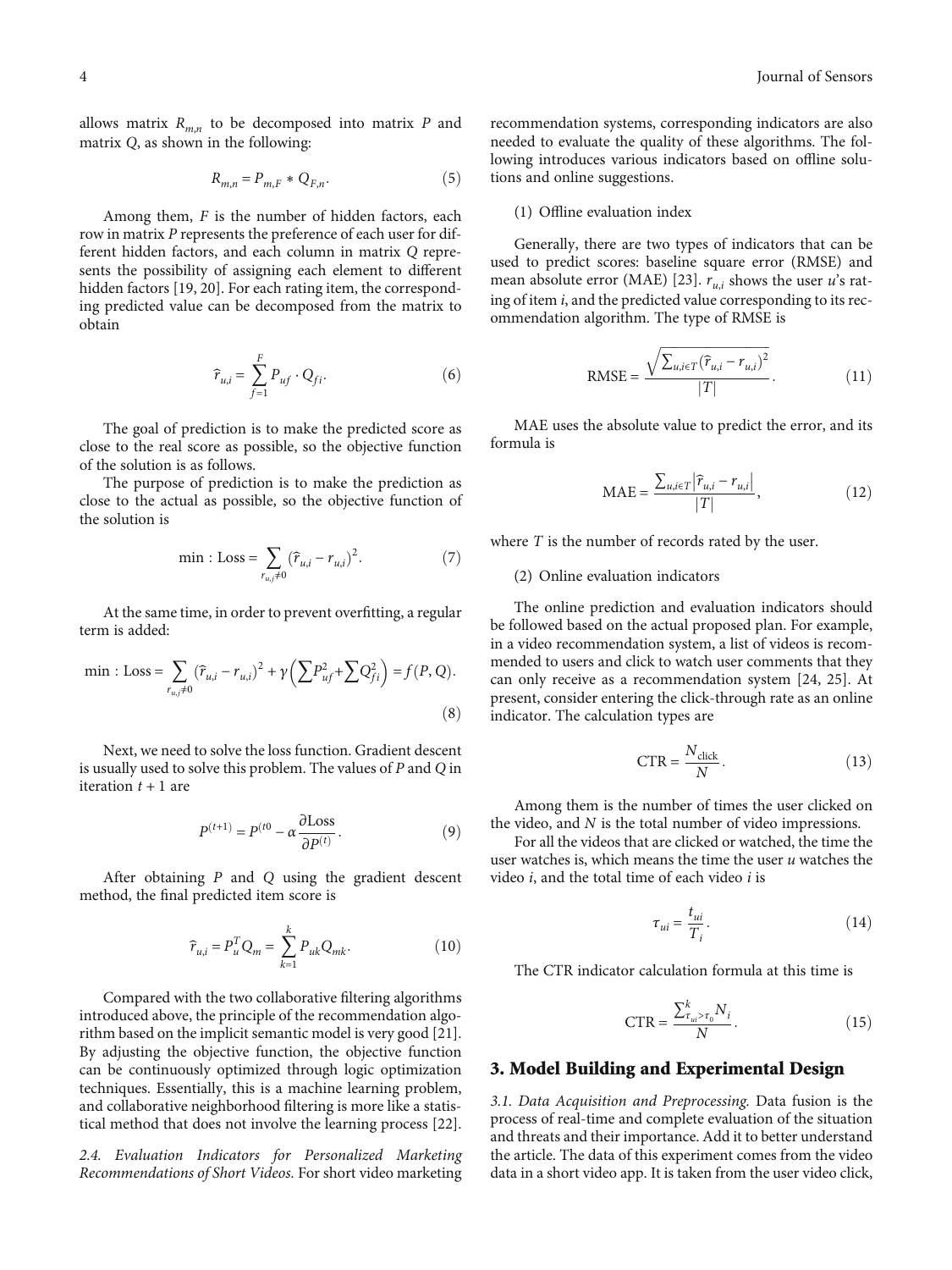watch log, and user and video information table in the HDFS (Hadoop Distributed File System) of the Hadoop platform. All fields have been completed, desensitization treatment.

The experimental environment of this article is based on the Linux16.04 system, using Python 3.6 and TensorFlow 1.2 for data processing and model training. Python is an interpreted language, which is widely used because of its objectoriented programming, dynamic data types, and a large number of third-party library support. This article is based on the Python 3.6 version and is mainly used for the preliminary data preprocessing. TensorFlow is Google's second-generation open-source artificial intelligence learning system. It is a built-in framework learning software library used to implement neural networks. This article is based on TensorFlow1.2 to process the embedded features, the video title is based on TextCNN for feature extraction, and TensorFlow1.2 is used to build the network structure of the model training stage.

Before using these data to construct a recommendation model, the data needs to be preprocessed first. The data preprocessing of this part mainly includes the following 3 aspects:

- (1) Classification data type conversion. For the fields in the user information table, one-hot encoding is performed for categorical variables, including gender, age category, province and city location, and other categorical variables
- (2) Word segmentation of video title content. Word segmentation is the process of recombining consecutive word sequences into word sequences according to certain specifications. Due to the long content of the title, it needs to be segmented first, and then, the subsequent text vectorization process
- (3) Sampling of positive and negative samples. Since the click-to-view of the video is easily affected by the title party, it is included in the field that considers the viewing time ratio. Only when the user's viewing time ratio exceeds 35% will be included in the positive sample, and the list of recommendations for each user the unwatched video in the video is negatively sampled, and the sampling ratio of positive and negative samples is 1 : 4

3.2. Embedded Feature Mapping. For categorical features of IDs such as video ID and user ID, if feature conversion is also performed through one-hot encoding, since the number of users and videos is very large, the features will eventually become high-dimensional sparse feature sequences. Therefore, here, for the ID features, this article adopts the embedded feature processing method to deal with ID features. The specific processing method is as follows. First, change the characteristics of the ID type to a numeric type. For example, after the user "U102983434" is converted, it becomes "102983434," and the string type is converted to a numeric type. Since the ID of each user is unique, the converted value can be used as a unique index to generate a

TABLE 1: Video basic information table.

| Parameter     | Parameter value |
|---------------|-----------------|
| Epoch         | 200             |
| Batchy size   | 256             |
| Learning rate | 0.01            |
| Dropout_keep  | 0.5             |

matrix with dimensions (*N*, 128), where *N* is the total number of IDs and 128 is the number of columns in the matrix. Then, use this matrix as the initialization data of the input layer of the neural network.

3.3. Dnn Network Construction and Model Training. After obtaining user embedded features, video embedded features, and video title features, we started to build network architecture for video recommendation score prediction.

For video features, we embed the ID and tag of the video into the feature vector: splicing it with the feature vector of the text of the video, and output a 128-dimensional vector through the fully connected layer. For some user features, directly import the user's embedded feature vector into the fully connected layer, which also outputs a 128-dimensional vector.

When using the fully connected layer to calculate the above video and user feature vectors, the activation function used is RELU. Among them, the RELU function is an activation function commonly used in artificial neural networks, which lays a solid foundation for deep neural network data fusion, and the optimization algorithm is dam. The Adam algorithm is the adaptive moment estimation method (Adaptive Moment Estimation), which can calculate the adaptive learning rate of each parameter.

The relevant model parameter configuration is shown in Table 1.

Epoch is the number of times to train a complete training set sample, batch\_size is the sample size of each batch of data, dropout\_keep is the probability of the dropout mechanism, and learning\_rate is the learning rate, used to control the step size of each gradient, and the final convergence. The results are closely related.

After designing the network structure, it is necessary to perform score prediction on the final user features and video features. The calculation method for score prediction here is vector multiplication. A prediction value is obtained by multiplying two 128-dimensional vectors, and this value is obtained. To do regression fitting with the real value, the loss function used is the mean square error with *L* regularity that has been introduced in the previous chapter:

$$
L(y, f(x)) = (y - f(x))^{2} + \frac{\gamma}{2} ||w||^{2}.
$$
 (16)

The architecture of the entire network is shown in Figure [3.](#page-5-0)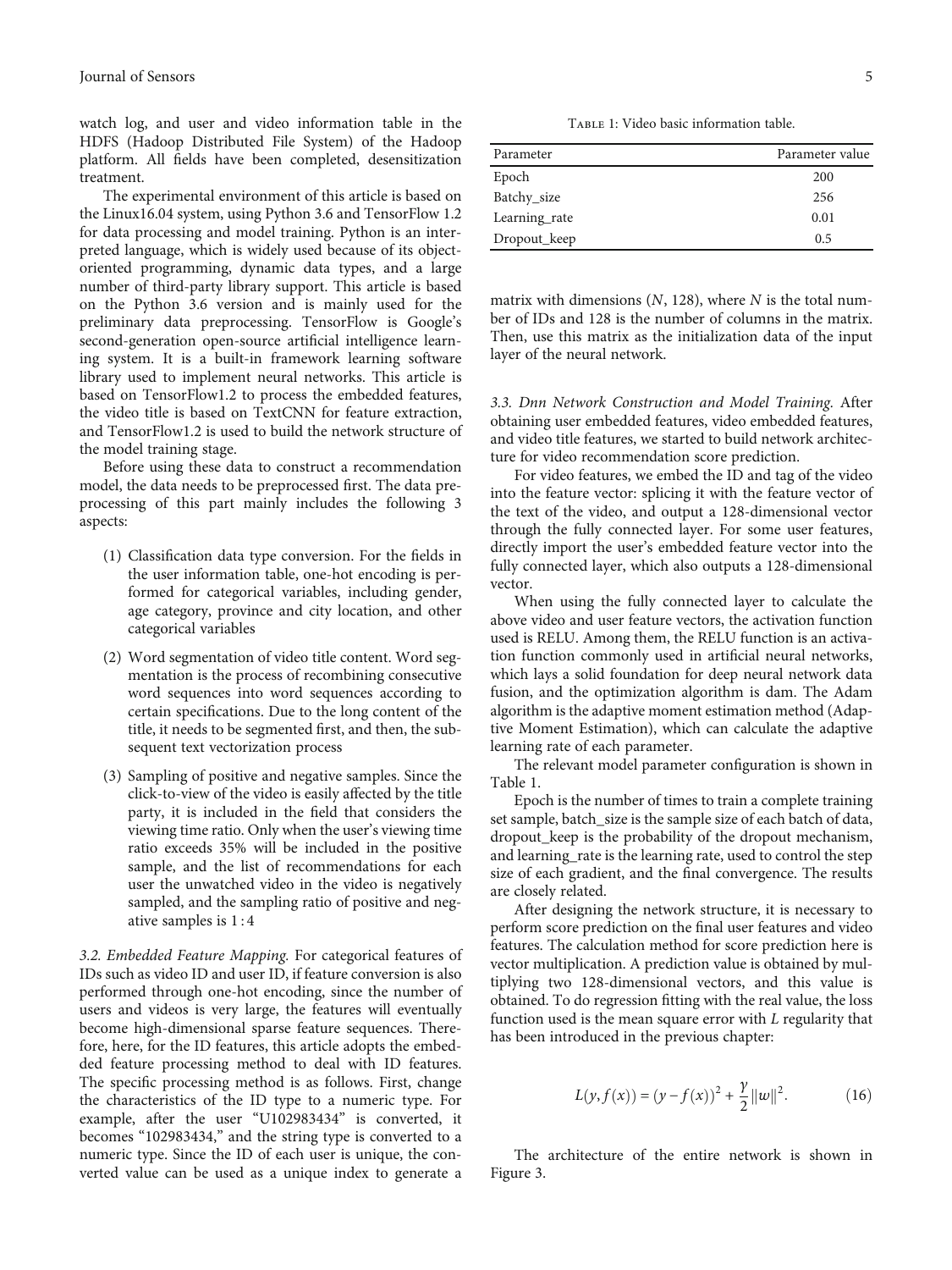<span id="page-5-0"></span>

Figure 3: The architecture of the entire network.

|                |                          | Frequency | Percentage | Cumulative percentage |
|----------------|--------------------------|-----------|------------|-----------------------|
|                | Under 25                 | 208       | 77.6       | 77.6                  |
|                | $25 - 30$                | 51        | 19         | 96.6                  |
| Age            | $31 - 40$                | 6         | 2.2        | 98.9                  |
|                | Above 40                 | 3         | 1.1        | 100                   |
|                | Junior high school       | 2         | 0.7        | 0.7                   |
| Education      | High school              | 13        | 4.9        | 5.6                   |
|                | Undergraduate            | 130       | 48.5       | 54.1                  |
|                | Master's degree or above | 123       | 45.9       | 100                   |
|                | Below 2000               | 112       | 41.8       | 41.8                  |
| Monthly income | 2001-3000                | 57        | 21.3       | 63.1                  |
|                | Above 3001               | 99        | 36.9       | 100                   |
| Total          |                          | 268       | 100        |                       |

Table 2: Descriptive statistical analysis of samples.

#### 4. Result Data Analysis and Discussion

In this chapter, Spss24.0, Amos, and other tools will be used to process and analyze the collected big data samples, complete statistical analysis, factor analysis, reliability and validity testing, and variable correlation, as well as analysis, hypothesis testing, etc. Draw conclusions and discuss the theoretical assumptions of the results.

4.1. Descriptive Statistical Analysis. The questionnaire in this article is for people who have shopping experience after watching short video marketing content. This time, the online questionnaire survey tool was used to distribute the questionnaire. A total of 340 questionnaires were distributed, and the number of questionnaires returned was 290. Incomplete and other invalid data, the final number of valid questionnaires was 268, reaching an effective recovery rate of 79%. This questionnaire is issued to collect statistics on the basic information of the respondent's gender, age, educa-

tional background, per capita monthly income, etc. At the same time, in order to ensure the accuracy and authenticity of the survey data, the introductory part of the questionnaire promises to be used only for academic inquiry and can be completely based on individual actual conditions. Fill in, the answer is right or wrong. See details in Table 2.

The proportion of boys in the survey group is 32.5%, and the proportion of female surnames is 67.5%. This is more in line with the actual situation that women tend to shop online. The age of the survey group is concentrated under 30 years old, and the overall population of this age group is younger highly active online, good at accepting new things. In terms of academic qualifications, the interviewees are mostly undergraduates and postgraduates, accounting for 48.5% and 43.3%, respectively. Such groups generally have a relatively high level of education and can understand the questionnaire items more accurately, answering academic questionnaires earnestly, and guaranteeing a certain degree the reliability and validity of the questionnaire collected in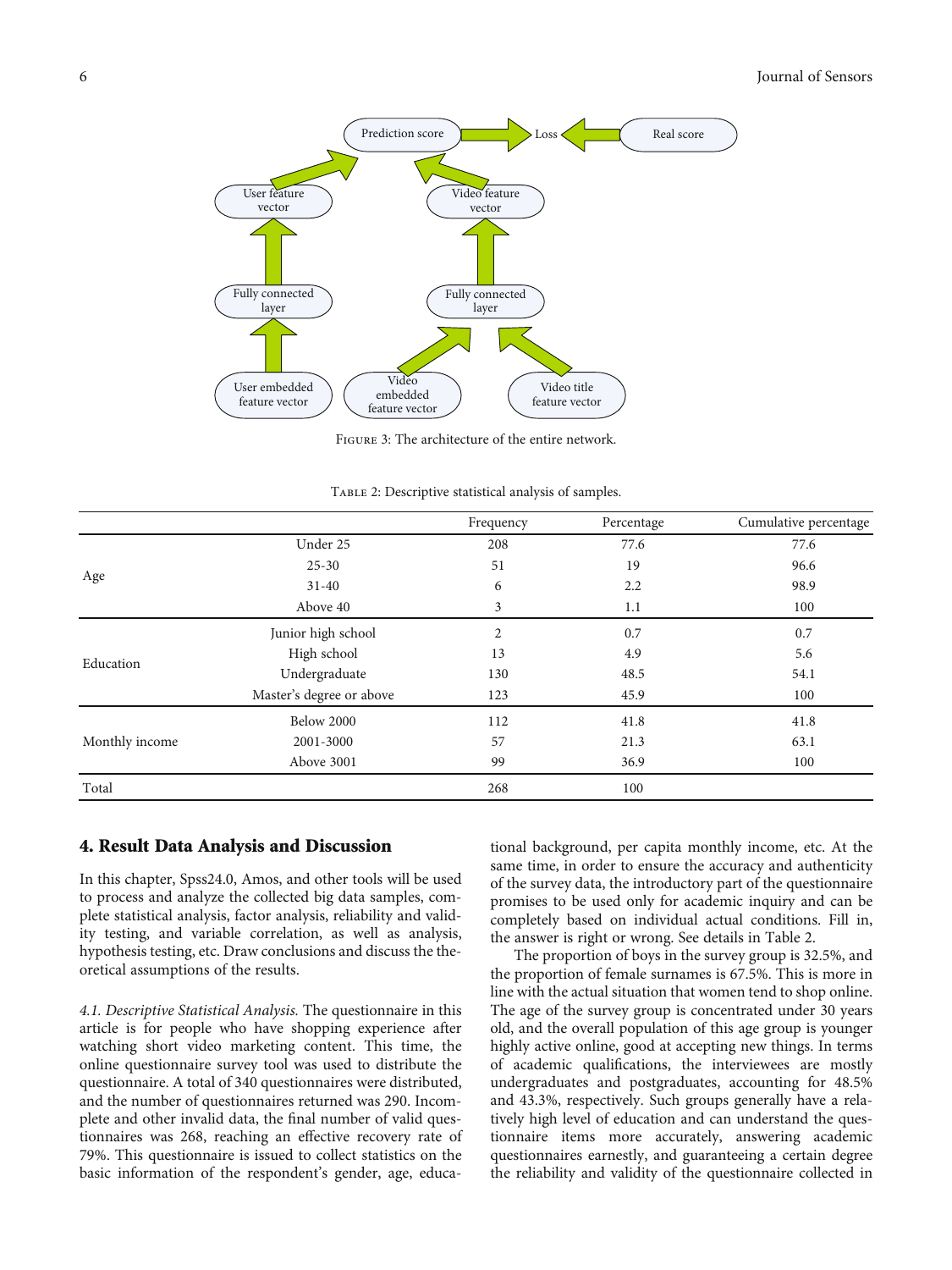Table 3: KMO and Bartlett test.

| Sampling adequacy<br>of KMO metrics |                        | 0.865    |
|-------------------------------------|------------------------|----------|
|                                     | Approximate chi-square | 1736.512 |
| Bartlett sphericity test            | Degree of freedom      | 55       |
|                                     | Significance           | 0.000    |

Table 4: Factor loading after rotation.

| Gn1             | Ingredient 1 | Ingredient 2 | Ingredient 3 |
|-----------------|--------------|--------------|--------------|
| Gn2             | 0.872        |              |              |
| Gn <sub>3</sub> | 0.840        |              |              |
| Gn4             | 0.880        |              |              |
| Y11             | 0.827        |              |              |
| Yl2             |              | 0.848        |              |
| Y13             |              | 0.823        |              |
| Yl <sub>4</sub> |              | 0.838        |              |
| Sj1             |              | 0.840        |              |
| Sj2             |              |              | 0.842        |
| Sj3             |              |              | 0.859        |

the questionnaire. In terms of disposable monthly income, the highest tax rate of 2000 yuan and below is 39.8%, and 59.8% of the surveyed's cumulative monthly disposable income is less than 3000 yuan. Both 2000-3000 yuan and 4000 yuan people are more than 20%. It can be seen that the interviewees generally have certain spending power and space.

#### 4.2. Exploratory Factor Analysis

4.2.1. Exploratory Factor Analysis of Content Marketing. First, perform Bartlett's sphericity test on the 11 items involved in content marketing. The Bartlett sphere test method is based on the correlation coefficient matrix. Its null hypothesis is that the correlation coefficient matrix is a unit matrix, that is, all the diagonal elements of the correlation coefficient matrix are 1, and all the elements on the offdiagonal line are the statistic of the Bartlett sphere test method which is obtained according to the determinant of the correlation coefficient matrix. From Table 3, it can be seen that the KMO value of the scale is 0.865, and the corresponding *P* value is lower than the significant level, indicating that the test can be used as a factor analysis. The content marketing factors were extracted by the principal component analysis method, and a total of 3 factors were extracted. The analysis results are shown in Table 4. The load value of each factor is greater than 0.5, indicating that the content marketing is effective.

4.2.2. Exploratory Factor Analysis of Psychological Distance. Exploratory factor analysis of psychological distance, as can be seen from Table 5, the KM0 value of the scale is 0.938, and the corresponding *P* value is lower than the significant level, indicating that the test has passed and factor analysis

Table 5: KMO and Bartlett test.

| Sampling adequacy<br>of KMO metrics |                        | 0.938    |
|-------------------------------------|------------------------|----------|
|                                     | Approximate chi-square | 1781.512 |
| Bartlett sphericity test            | Degree of freedom      | 16       |
|                                     | Significance           | 0.000    |

Table 6: Factor loading after rotation.

|                 | Ingredient 1 |
|-----------------|--------------|
| gm1             | 0.924        |
| gm2             | 0.912        |
| gm3             | 0.931        |
| gm4             | 0.902        |
| gm5             | 0.931        |
| gm <sub>6</sub> | 0.905        |

can be done. Principal component analysis was used to extract the psychological distance factor, and one factor was extracted. The analysis results are shown in Table 6. The factor loading values are all greater than 0.5, indicating that the psychological distance validity is good.

4.2.3. Exploratory Factor Analysis of Product Involvement. Exploratory factor analysis of product involvement is carried out, and the result of the data set is shown in Figure [4.](#page-7-0)

It can be seen from Figure [4](#page-7-0) that the KM0 value of the scale is 0.793, and the corresponding *P* value is lower than the significant level, indicating that the test is passed and factor analysis can be done. The product involvement factor was extracted by the principal component analysis method, and one factor was extracted. The analysis results are shown in Table 6. The factor loading values are all greater than 0.5, indicating that the crystal production has good involvement degree validity.

4.3. Comparison of Experimental Results of Marketing Recommendation Algorithm. Through the VRBCH algorithm, people can be aware of dense and sparse areas and discover global distribution patterns and interesting interrelationships between data attributes. In order to better evaluate the performance of the proposed VRBCH algorithm, this paper chooses sequential matrix factorization (SequentialMF), which is based on sequential matrix factorization (UserCF) and collaborative filtering algorithm with uncertain neighbors (UNCF). In the time series matrix decomposition, the parameters will affect the relationship. If the data is less than 99%, a user network will be created based on the time the user watches the video, and the relationship will be created using the network diagram and the probability table. It will be calculated, and the suggested video search is calculated using this model. The algorithm divides the data set into a set of test and training sets, calculates the similarity of users  $K = 10$  through the training set, and obtains the similarity of the user matrix, which is then similar to 10 videos in the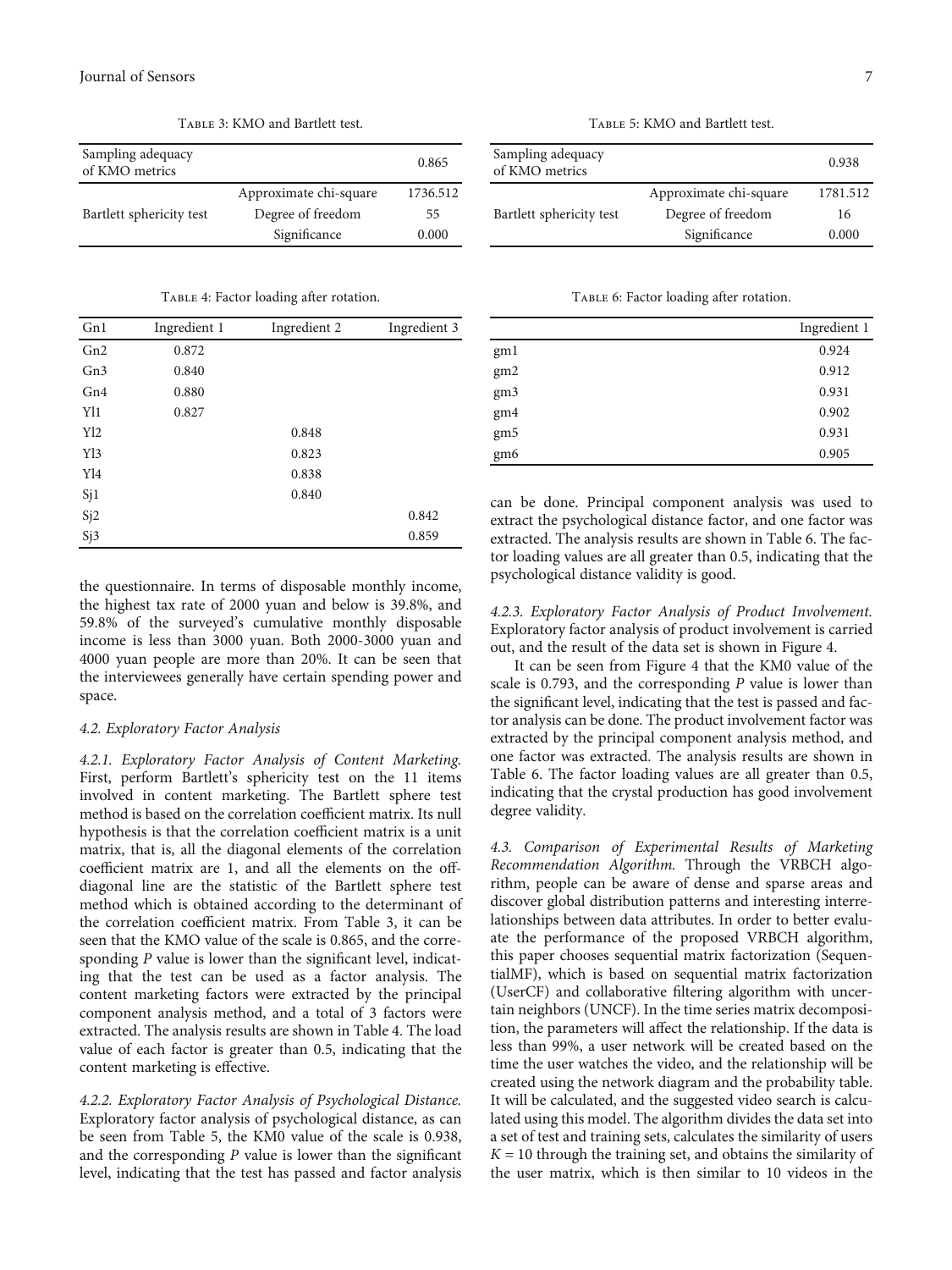<span id="page-7-0"></span>

Figure 4: Exploratory factor of product involvement.



Figure 5: MovieLens Latest Datasets data set.

video. Calculate user similarity through a total of 10 interesting videos, and recommend 20 videos to users. The collaborative filtering algorithm uses video or user similarity to calculate the neighborhood factor. If the adjustment parameter is 20, the prediction factor is calculated and recommendations are made based on the proximity factor. Use RMSE scoring index and *F* to divide the experiment into two parts. Run the experiment using percentages from different data sets, and run the percentage values continuously at certain intervals. The first part of the experiment compares the performance of each recommendation algorithm under the MovieLens Latest Datasets data set, as shown in Figure 5.

As shown in Figure 5, the RESE performance of the VRBCH algorithm and time series matrix decomposition,

time series matrix decomposition, and coordinated uncertain adjacency filtering algorithm are quite different in the early stage, but the final result is relatively ideal. If the amount of data is too small, the error will be large. Experiments show that as the percentage of data continues to increase, the trend shows a downward trend. After reaching 50%, the downward trend is slow. When the RESE performance reaches 80%, it remains almost unchanged.

The second part of the experiment compares the performance of each recommendation algorithm under the You-Tube data set, as shown in Figure [6.](#page-8-0)

Figure [6](#page-8-0) shows that due to the relatively large weakness of the YouTube data set, the VRBCH algorithm initially outperformed other algorithms. As the *F* table of the VRBCH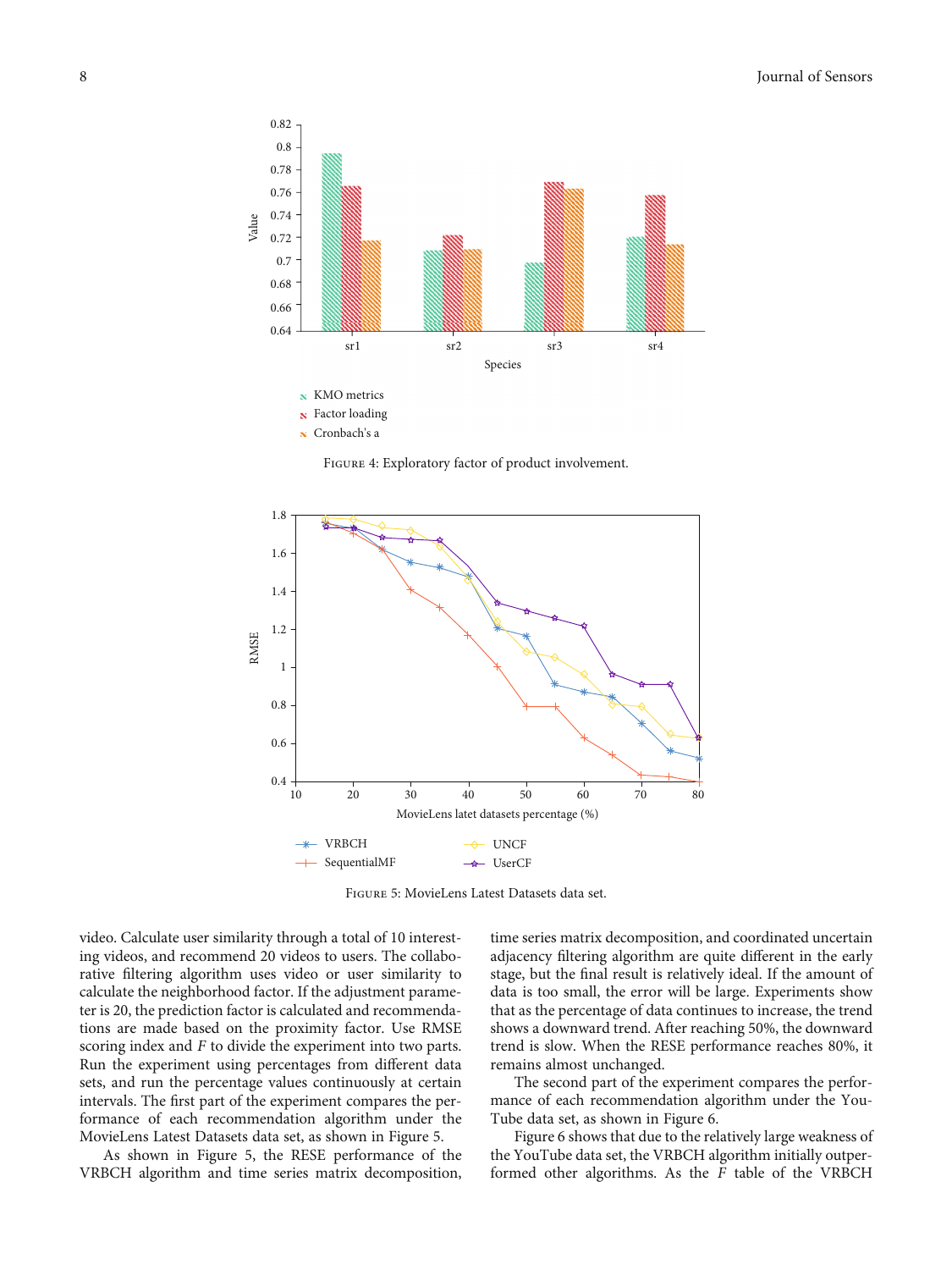<span id="page-8-0"></span>

Figure 6: YouTube data set.

algorithm performs best, the performance of the algorithm will increase as the percentage of the data set increases. When the data volume reaches 80%, the performance of the VRBCH algorithm is steadily improved. Due to the high dilution of the experimental data set, the amount of data in the VRBCH algorithm has increased dramatically by 30% to 35%. Compared with other algorithms, it is not based on user evaluation. The *F*-meter performance is lower than the VRBCH performance, because there are few SequentialMF, UserCF, and UNCF algorithms that have high requirements for data failure.

#### 5. Conclusions

The recommendation system uses special information filtering technology to recommend different items or content to users who may be interested in them. The empirical results show that the entertainment performance of short videos is generally higher than that of other e-commerce platforms. Short videos include text, images, and music. The image of the product is more three-dimensional and intuitive, and the display form can stimulate consumers, cause emotional reactions, and purchase enthusiasm. The combination of humor and exaggeration, the irony of the plot upside down, and modern language is easy to be accepted and imitated, which caused the market to promote. Embedding ads in such videos can make it easier to attract consumers and participate in the experience. The more innovative and entertaining the video content is, the more diverse it can stimulate the curiosity and psychology of consumers seeking excitement, thereby having a positive impact on consumers' emotional enjoyment and awakening. In the context of mobile short video marketing, consumer psychological emotions have a positive effect on impulsive purchases, and there

is a mediating effect in the influence of stimulus variables on impulsive purchases. Emotional changes are an important internal driving factor for consumers to make impulsive purchases. Both pleasure and arousal affect consumers' impulse to purchase products. When the user's attitude towards short video marketing is positive and open, the effect of advertising marketing will be more significant, and the user will have a high acceptance of the marketing form, and it will be easier to try recommended products. The dynamic content of short video is usually short, concise, and vivid. It is more attractive than static pictures and texts. When combined with emotional background music, substituting intonation and direct copywriting content, it is usually good for consumers. Emotions have a great impact and build emotional bonds. Everyone is reluctant to watch naked advertisements but rarely refuses to listen to an infectious story. Therefore, implant marketing that is imperceptible in the output of feelings is easier to be accepted by people. Emotion is an abstract feeling, which needs to be conveyed with the help of external concrete expressions. Therefore, in marketing activities, the emotional performance characteristics can be sorted out and then used. For example, when it is found that consumers are showing pleasant emotions and aroused emotions are stimulated, adding introductory discourse or marketing temptation can enhance consumers' desire to buy and stimulate impulsive purchases. The amount of calculation is the problem of clustering. This article only clusters a small amount of low-dimensional data. In the big data environment, it is necessary to introduce a distributed computing method. This article intends to perform clustering attempts under the Spark platform as the next step. In the ranking model, the processing of historical data is rough, which reduces the recommendation accuracy and user experience.